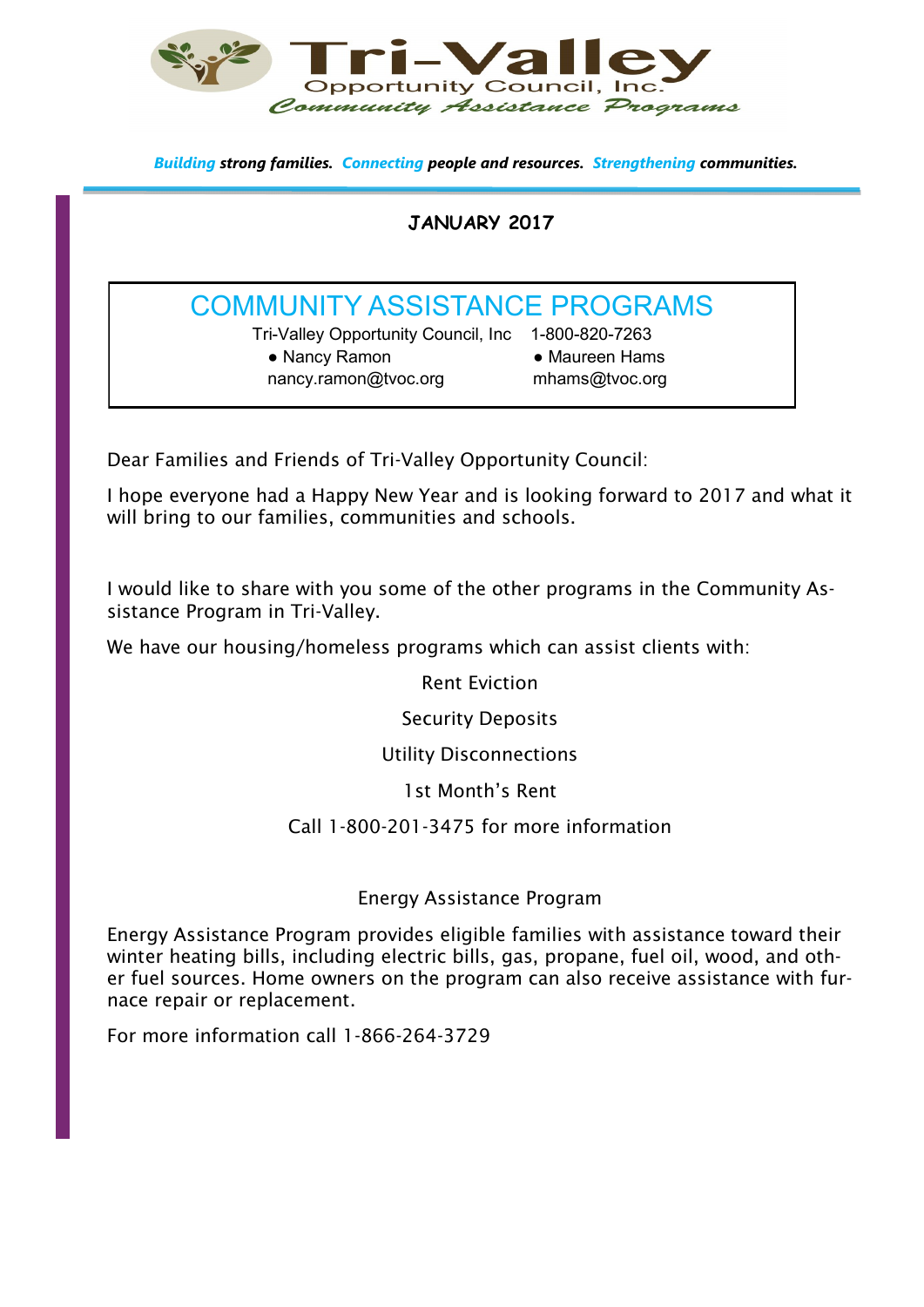## IRS OFFERS 10 TAX-TIME TIPS

- 1. **Gather your records:** Make sure you have all your tax records. This includes receipts, cancelled checks and other records that support income, deductions or tax credits that you can claim. If you purchased health insurance you will need the information in form 1095A to file.
- 2. **Report all your income:** You will need to report your income from all of your Forms W-2, wage and tax statements, Forms 1099 and any other income, even if you don't receive a statement when you file your tax return.
- 3. **Try IRS free file:** Free file is available only on IRS.gov. If you made \$62,000 or less, you can use free name-brand tax software to file your federal tax return. If you earned more, you can use free file fillable forms, an electronic version of IRS paper forms. If you need more time to file, you can also use IRS free file to get an automatic six-month extension to file your taxes.
- 4. **Try IRS e-file:** Electronic filing is the best way to file a tax return. It's accurate, safe and easy. If you owe taxes, you have the option to e-file early and pay by April 15 to avoid penalties and interest.
- 5. **Use direct deposit:** The fastest and safest way to get your tax refund is to combine e-file with direct deposit.
- 6. **Visit IRS.gov:** It's a great place to get what you need to file your tax return. It can provide you with links for filing tips, answers to frequently asked questions and IRS forms and publications.
- 7. **Use IRS online tools:** The IRS has many online tools to help you file. For instance, the interactive tax assistant tool provides answers to many of your tax questions. It gives you the same answers that an IRS representative would give you over the phone.
- 8. **Weigh your filing options:** You have different options for filing your tax return. You can prepare it yourself or go to a tax preparer. You maybe eligible for free help at a Volunteer Income Tax Assistance site or tax counseling for the elderly site.
- 9. **Check out number 17:** IRS publication 17, Your Federal Income Tax, is a complete tax resource that you can read on IRS.gov. It is also available as an e-book.
- 10. **Review your return:** Mistakes slow down your tax refund. If you file a paper return, be sure to check all Social Security numbers. That's one of the most common errors.

## IF YOU WORKED IN 2016, YOU MAY BE ELIGIBLE FOR UP TO \$6,269.00 AT TAX TIME FROM THE EARNED INCOME TAX CREDIT

YOU EARNED IT! YOU CLAIM IT!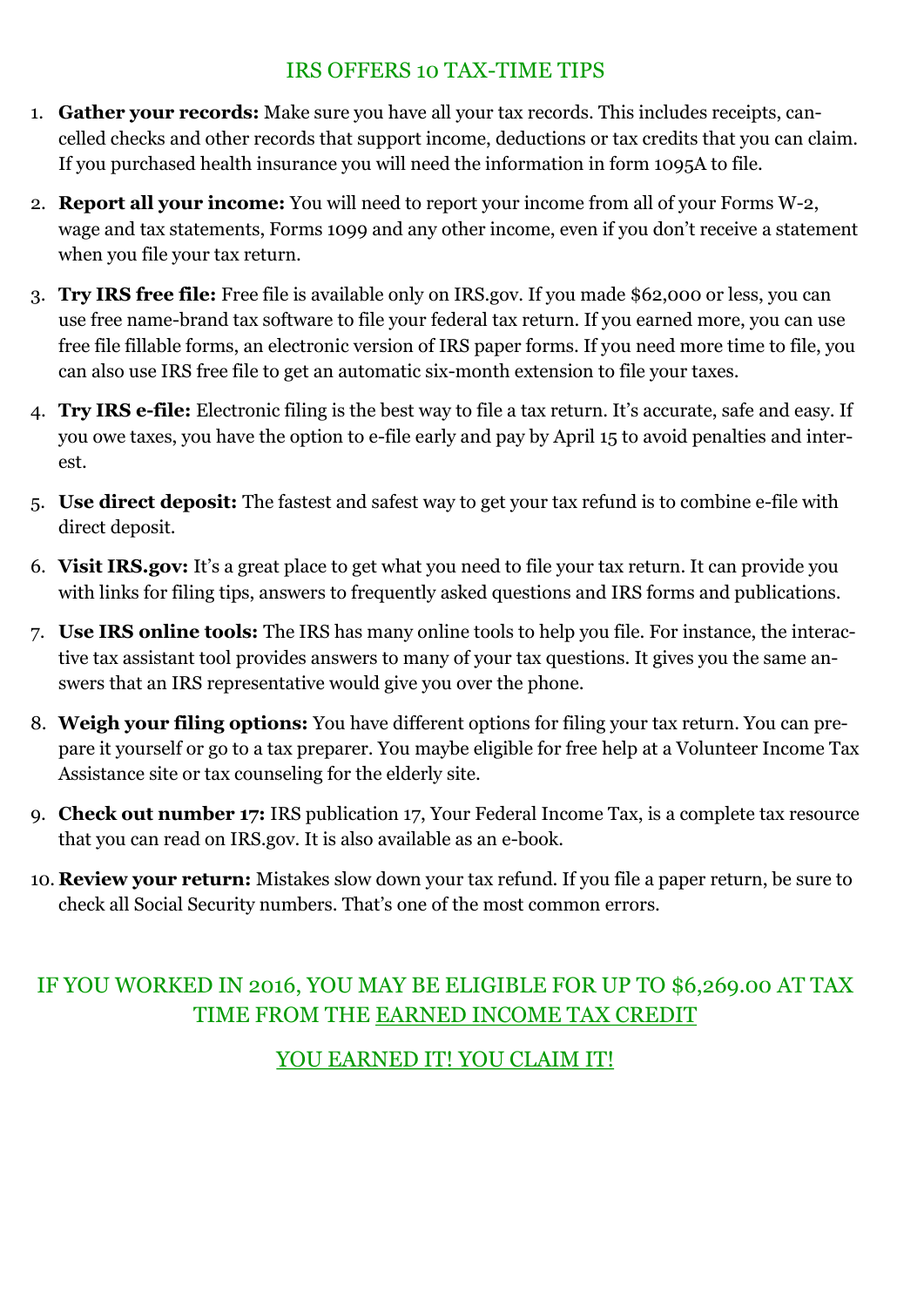## **WORK-LIFE BALANCE: HOW TO LEAVE WORK AT WORK**

The average person spends 90,000 hours working during their lifetime. We inevitably spend more time with our coworkers than anyone else during the week. This routine lasts upward to 45 years! We need to physically and mentally check out of work when we punch the clock at the end of the day. We all know this is easier said than done. Tomorrow's to-do lists can keep us up at night, and the accessibility of our cell phones creates temptation to constantly check our e-mails. Research shows that the inability to disconnect from work can have significant repercussions.

#### **Here are 4 tips for leaving your work at work:**

- 1. Make a To-Do List for the following day: For many, it's a constant nagging of tomorrow's tasks or the fear of forgetting something important that keeps us from enjoying an evening or weekend away from the office. Making a to -do list for the following day can help rid our minds of some of this anxiety. It allows you to prepare for what's` ahead, it also allows you to leave your anxiety on paper. Creating this habit at the end of your work day can provide a smooth transition from work to personal life. Just like turning off the lights at night signals your brain that it's time to sleep, completing your to-do list for the following day will eventually signal your brain that it's time to stop focusing on work.
- 2. Disconnect from Technology: Unfortunately in 2017, the very inventions that aid us in our work also have the ability to distract us from our play. Americans have adapted the idea that we must be connected at all times. It gets harder to ignore work-related emails outside of work. In addition to the to-do list make a habit of turning off email and chat notifications before leaving work. You can use inbox pause, to hold your emails until you are ready for them.
- 3. Don't dwell on your day: After a long, stressful day at work, we're often convinced that a quick vent session will cure all of our anxiety. So we talk to our spouse, family or friends to vent and often we don't feel any better.

 This is called "co-ruminating" the clinical term for venting to the point of obsession, is not a successful way to let go of work struggles. Instead, practice mindful thinking. For example, during your evening commute home to act as a tourist, rather than driving on autopilot, can help your mind on "connecting with and discovering the rich ness of life around you.

4. Engage in humor: In the end, laughter can be the best medicine. Sometimes the best remedy for getting your mind off next week's big presentation or your overflowing inbox is a healthy distraction. Laughter releases endorphins that lower stress and tension and mentally revive you. Listen to a comedic podcast on your commute home, tune into your favorite comedy on tv, or browse the top ten human websites when you arrive home.

All in all, we must remember that, no matter how driven we feel, we must give ourselves time away from work to enjoy our personal lives. It's essential to our health and productivity. Give yourself the opportunity to enjoy your night and weekends, distraction free. Choose to leave work at work.

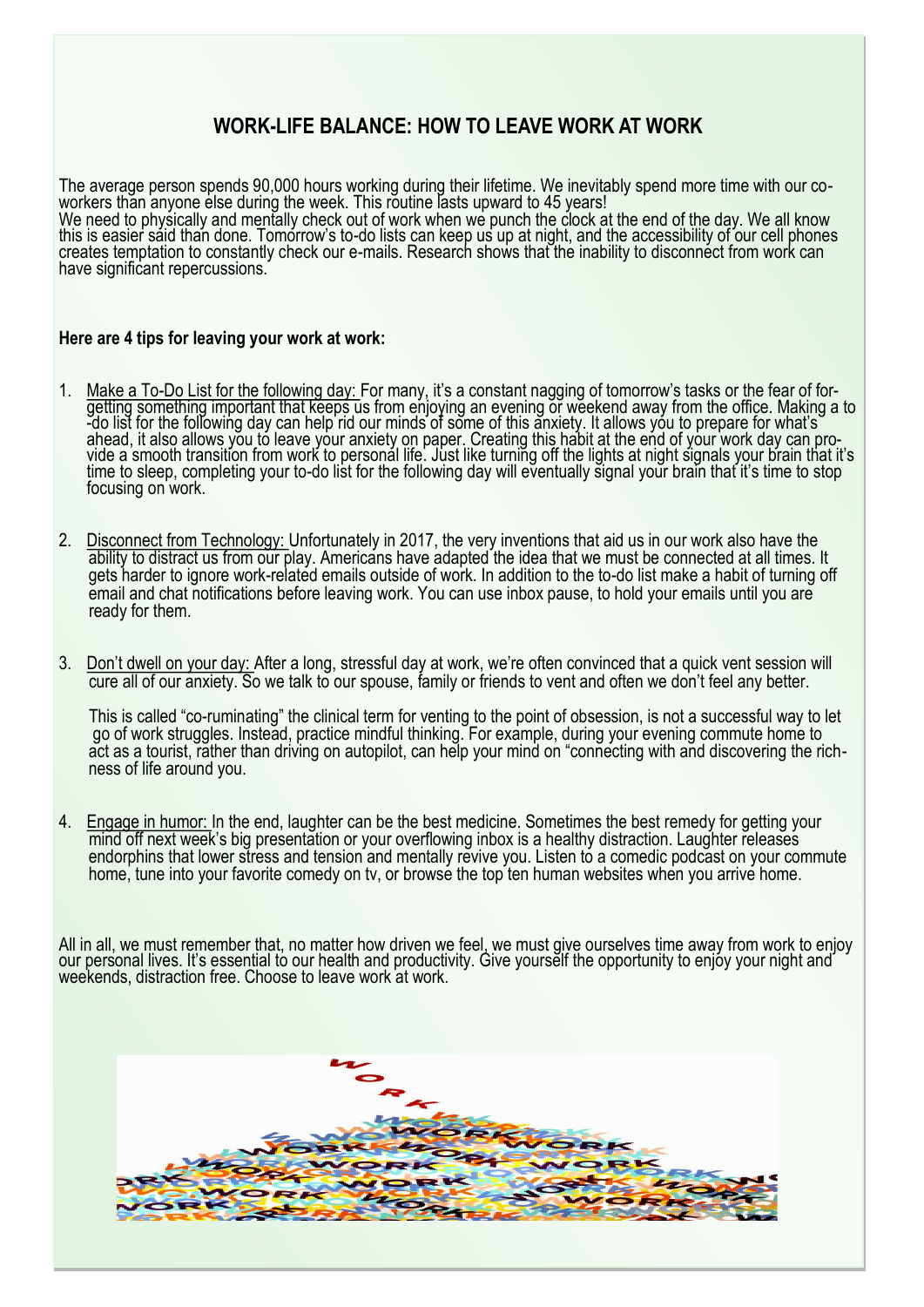## **5 MYTHS ABOUT ADHD, DYSLEXIA, AND OTHER LEARNING AND ATTENTION IS-SUES**

### (from parents.com)

Nearly one in five children in the U.S. may have learning or attention issues that impact their ability to succeed in school. But despite advances in understanding these issues, many myths still exist.

Better resources, teacher training, and diagnosis have helped countless kids with learning and attention issues get the help they need to thrive. But despite the fact that we already know so much about the most common learning and attention issues—ADHD, dyslexia, auditory processing disorder, and more—there are still some myths out there that refuse to die.

- 1. **Children with learning and attention issues aren't as intelligent as their fellow stu**dents. "The biggest myth is that having a learning disability means you are not smart," says Dr. Gail Saltz. "Intelligence is most often not connected to the specific learning disability, and many people with a learning disability are very smart. They may have specific difficulty with decoding reading, speed of processing, or ability to maintain attention, but these issues are separate from their intelligence and therefore academic potential."
- 2. **If a child has learning or attention issues, the parents are to blame.** People always seem to blame parents for anything that goes wrong with their kids. But learning issues have nothing to do with parent prowess. "What we see are kids who are very capable in so many ways but find other things that come easily to most people much more challenging," says Bob Cunningham, Ed.M., "This can be really confusing, and people often look for simple ways to explain what is going on. It's easy to point to "bad parenting" when a child is not performing well at school.
- 3. **Children with learning issues need to be in special education classes.** "A common myth is that people with learning disabilities can't learn and should be placed in "special" separate classes. In fact according to Dr. Walfish, "with the proper educational therapy and support most kids with learning disabilities learn to accommodate by utilizing their strengths as supportive backup while exercising their area of weakness. They absolutely can and do learn, and most often they learn best when they are mainstreamed into regular classrooms."
- 4. **Special education classes aren't as rigorous as mainstream.** Parents often fight for mainstreaming, worried that their kids may fall behind if they're placed in special education. But experts say that special education may be the ticket to achievement for some kids with learning issues. "There is a mindset that special education is an easier place to be, but it's a harder place to be because students with learning disabilities have to work harder, says Steven Ray, director of special education. "Students with learning disabilities struggle academically, and have to work harder and longer to achieve at the same rate as their non-disabled peers.
- 5. **Children with learning issues are just lazy. "**Many people still think that kids with learning and attention issues are just lazy, but we know this isn't true. When people aren't understanding the impact of learning and attention issues, I often ask them to think of the one thing in life that is most difficult for them. Then, imagine what it would be like to be asked to do that thing for hours every day for 13 years. And to have to do it in front of your peers. That's the reality at schools for kids with needs," says Cunningham.